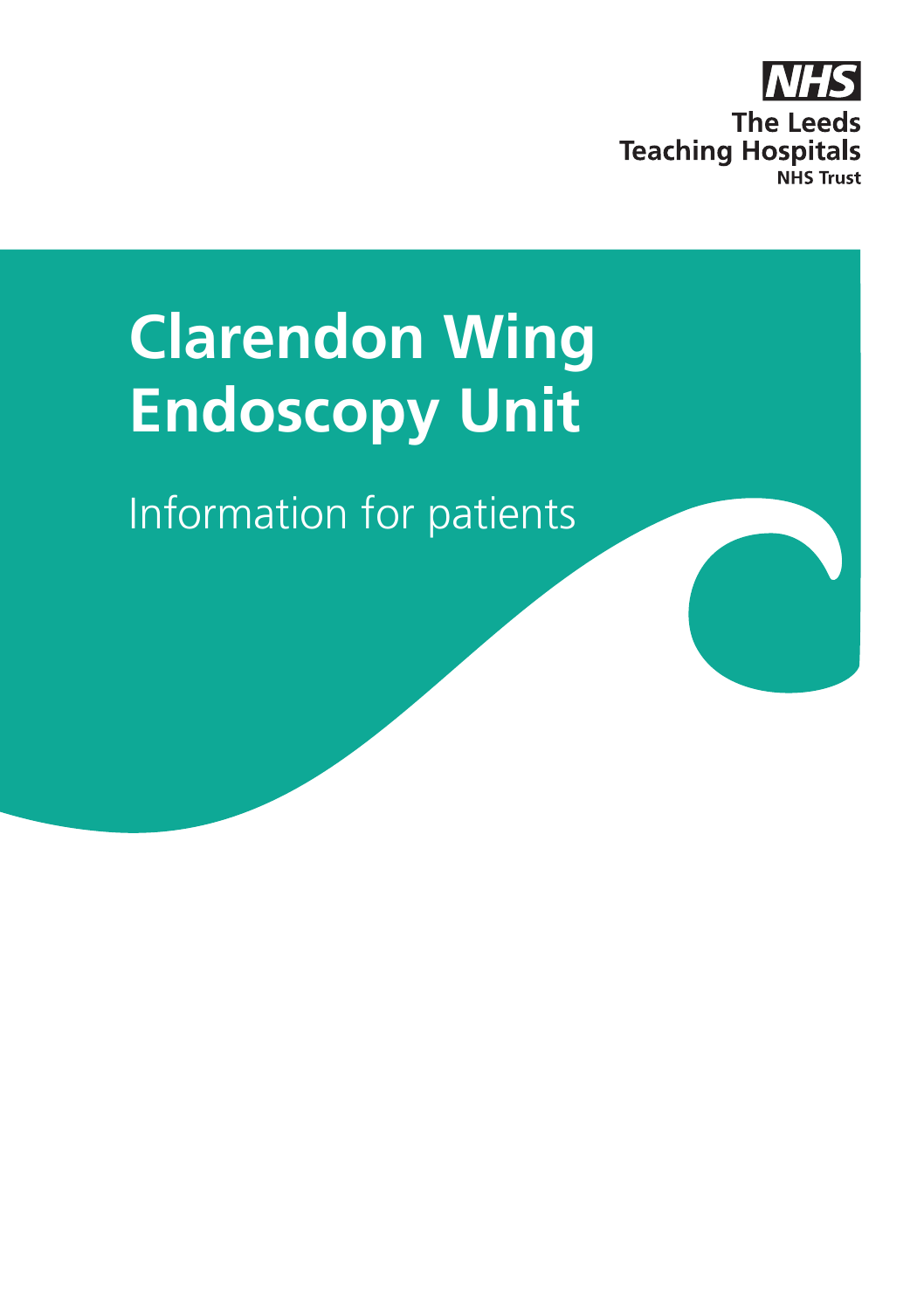# At the Endoscopy Unit our aim is to provide you with an individualised, high standard of evidence-based care, within a safe environment.

We will treat you in a confidential manner, maintaining your dignity and privacy and respecting your religious and cultural beliefs.

Our multidisciplinary team are committed to ensuring your physical and psychological well-being and will provide you with any relevant advice and information.

We are happy to listen to any suggestions and feedback that you have in order that we may improve our services. A comments box is available in the reception area, we welcome any suggestions that you have about the endoscopy service.

## **Introduction to the Endoscopy Unit**

Welcome to the Endoscopy Unit at the Leeds General Infirmary. Whilst we understand that attending for any test can be a frightening thought, we hope to make you comfortable during your stay in the Endoscopy Unit and hope this leaflet will answer some of the questions that you may have.

Our aim is to provide the best possible care and ensure that you stay with us runs smoothly. The staff are here to help so if you have any questions or require any assistance please ask.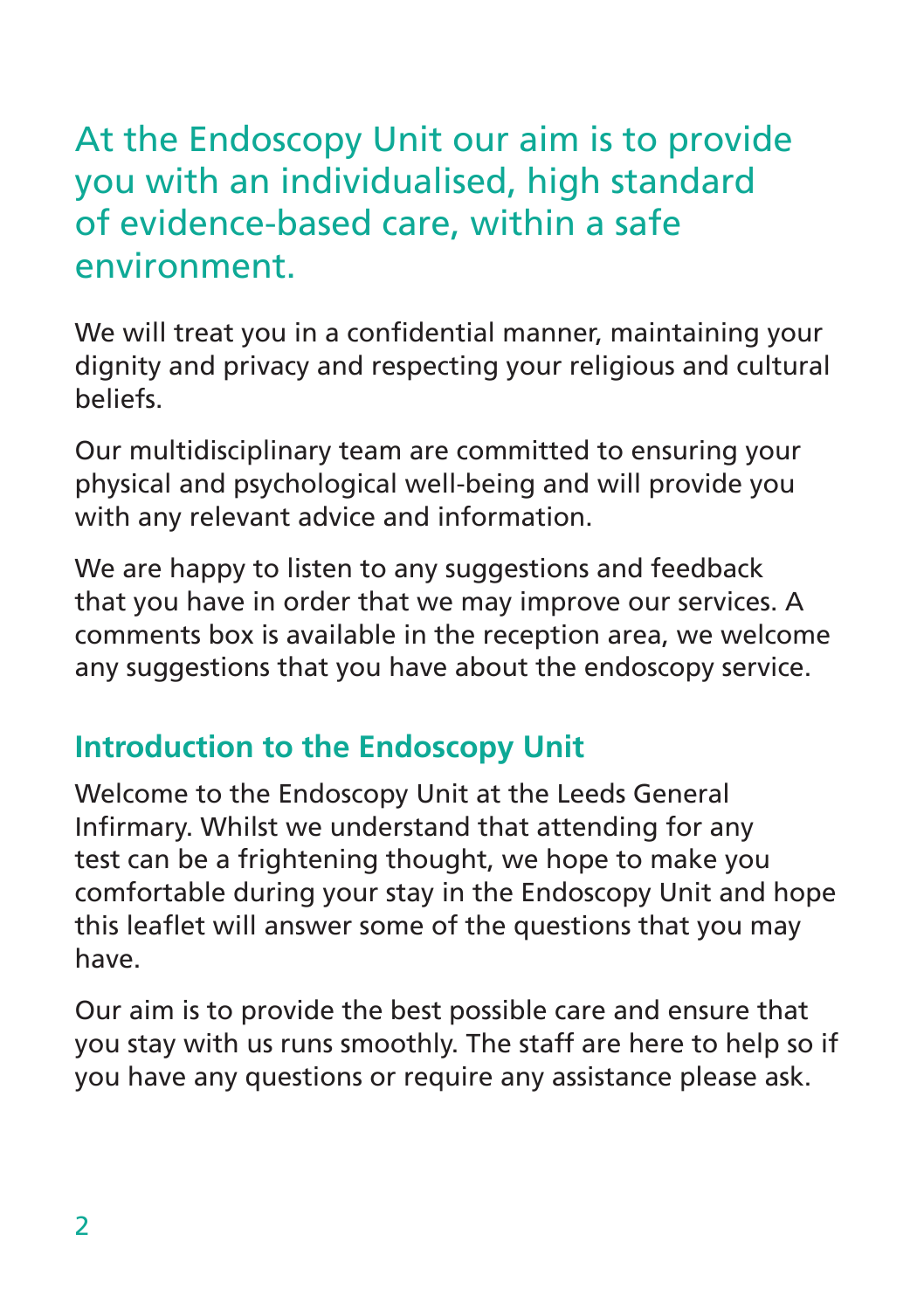### **How to get to the Leeds General Infirmary:**

**By Bus:** information about bus routes to the centre of Leeds can be obtained from Metroline **0113 2457676** (8 am - 8 pm) 7 days a week or check on the website: **www.wymetro.com.**

From the centre of Leeds the LGI is a 10 minute walk or alternatively there is a free bus that runs frequently from the bus/train station to the Jubilee Wing at LGI. For more information ring Metroline as above.

**By Train:** the nearest train station is Leeds mainline. From there access to the hospital is on foot, bus or taxi.

**By Car:** Parking facilities around the hospital in general are severely limited. Your carer is able to wait for you in the unit, however it may be easier to ask a relative or friend to drive you to the hospital and drop you off. Remember if you are having sedation this person must be contactable and able to return to collect you from the unit when you are ready to go home.

**By Hospital Transport:** If you are eligible for hospital transport due to medical reasons could you please contact the Endoscopy Unit at least 7 days prior to your appointment to arrange this, **you must bring an escort with you if you are having sedation.**

#### **Interpreter service**

It is essential that good communication be maintained at all times during your visit to the Endoscopy Unit. You **must** request an interpreter if you are unable to understand or speak in English. Family members and friends are **NOT** allowed to interpret for a patient attending for procedures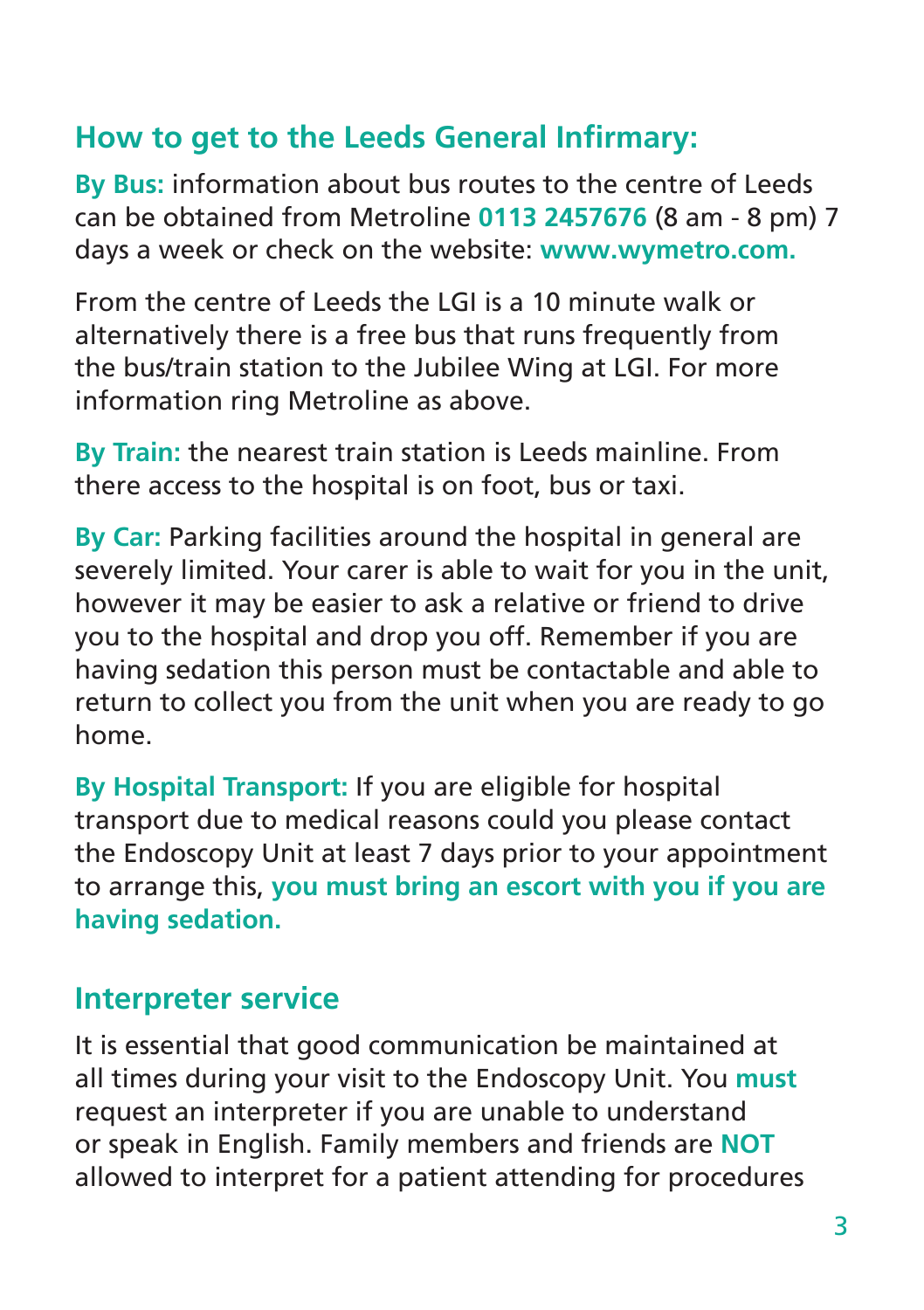where informed consent is required this is applicable for **ALL** endoscopic procedures. If you require an interpreter please contact the endoscopy unit at least 10 days before your appointment so an interpreter can be arranged. The trust provides a comprehensive range of services including:

- Interpreting
- Hearing loops
- Signing and lip reading

# **How to get to the Endoscopy Unit:**

The Endoscopy Department is located on B floor, Clarendon Wing and can be accessed from the main Clarendon Wing entrance. Alternatively you can access Clarendon Wing from the Jubilee Wing entrance and Great George Street entrance. You should then follow the signs for Clarendon Wing and go to B floor, signs for the Endoscopy Unit will then be visible.

# **Booking in**

On arrival to the Endoscopy Unit please report to the reception desk. You should bring your letter with you detailing the procedure that you are having.

Your personal details will be checked and you will be shown where to wait. A member of the nursing team caring for you will then call for you to admit you and take a more detailed account of your medical history and also give you additional information about your test. The nurse will also answer any queries that you may have.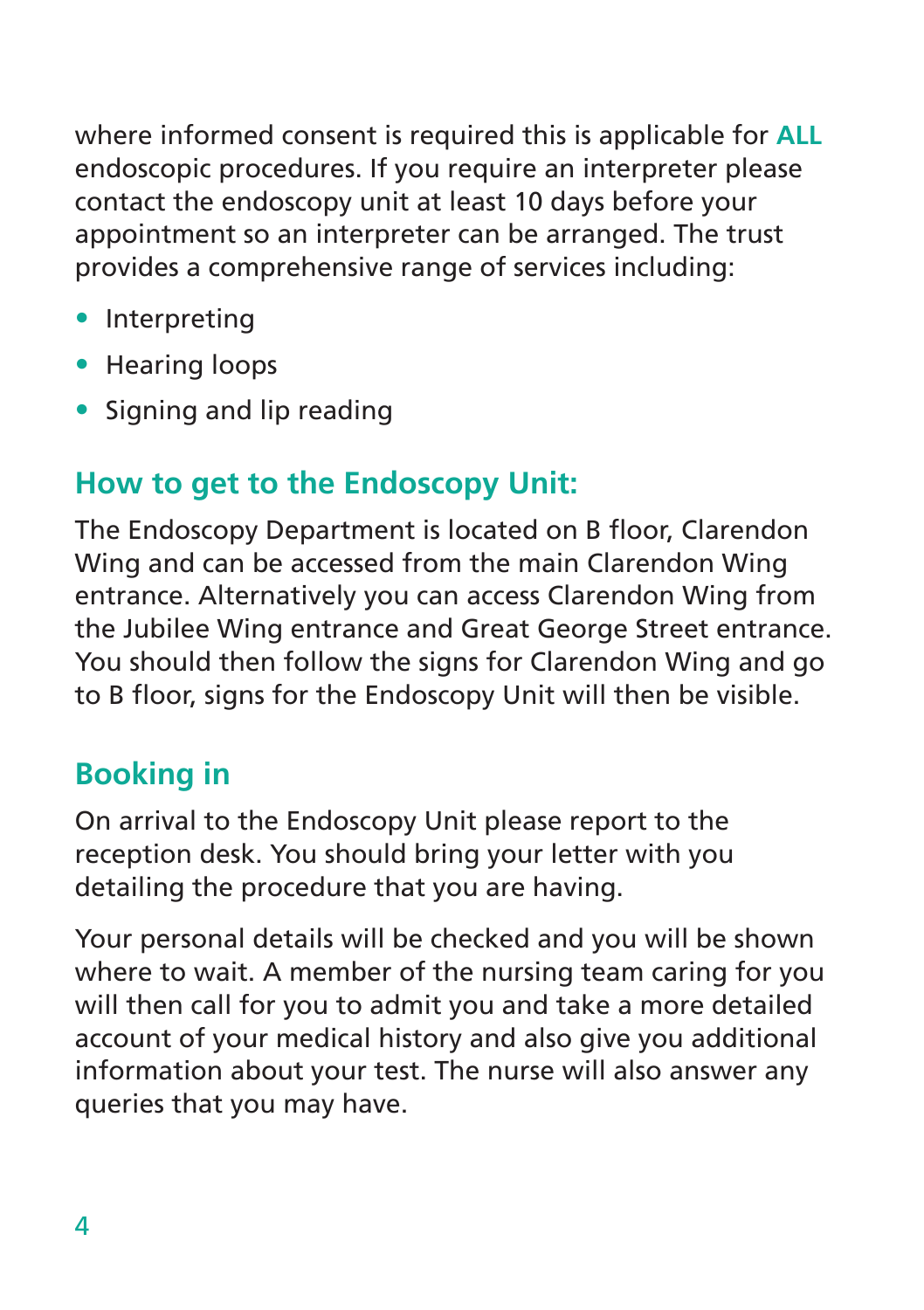To maintain security, infection control and the privacy of all patients in the department it is the Endoscopy Unit's policy **NOT** to allow relatives into the clinical areas.

#### **Exceptions are:**

- Interpreters provided by the Leeds Teaching Hospitals Trust.
- Those accompanying patients with special needs.

If you have dependant children please make arrangements for them to be cared for so that they are not brought into hospital.

### **Delays**

Occasionally delays may occur on the endoscopy list that you are booked onto. Delays occur when endoscopy procedures take longer than we expected, or if there is a patient on the ward requiring an emergency endoscopy.

The nursing staff will try to inform you of any delays to your appointment time, however if you feel that you have been waiting a long time please ask the receptionist

#### **What to bring**

Please refer to your procedure information that will give you a guide as to what items you will need to bring with you.

#### **Money and valuables**

You are strongly advised not to bring money and valuables with you to the Endoscopy Unit. The trust cannot accept responsibility for any property brought into the hospital. You will be asked to sign a property disclaimer during your admission process.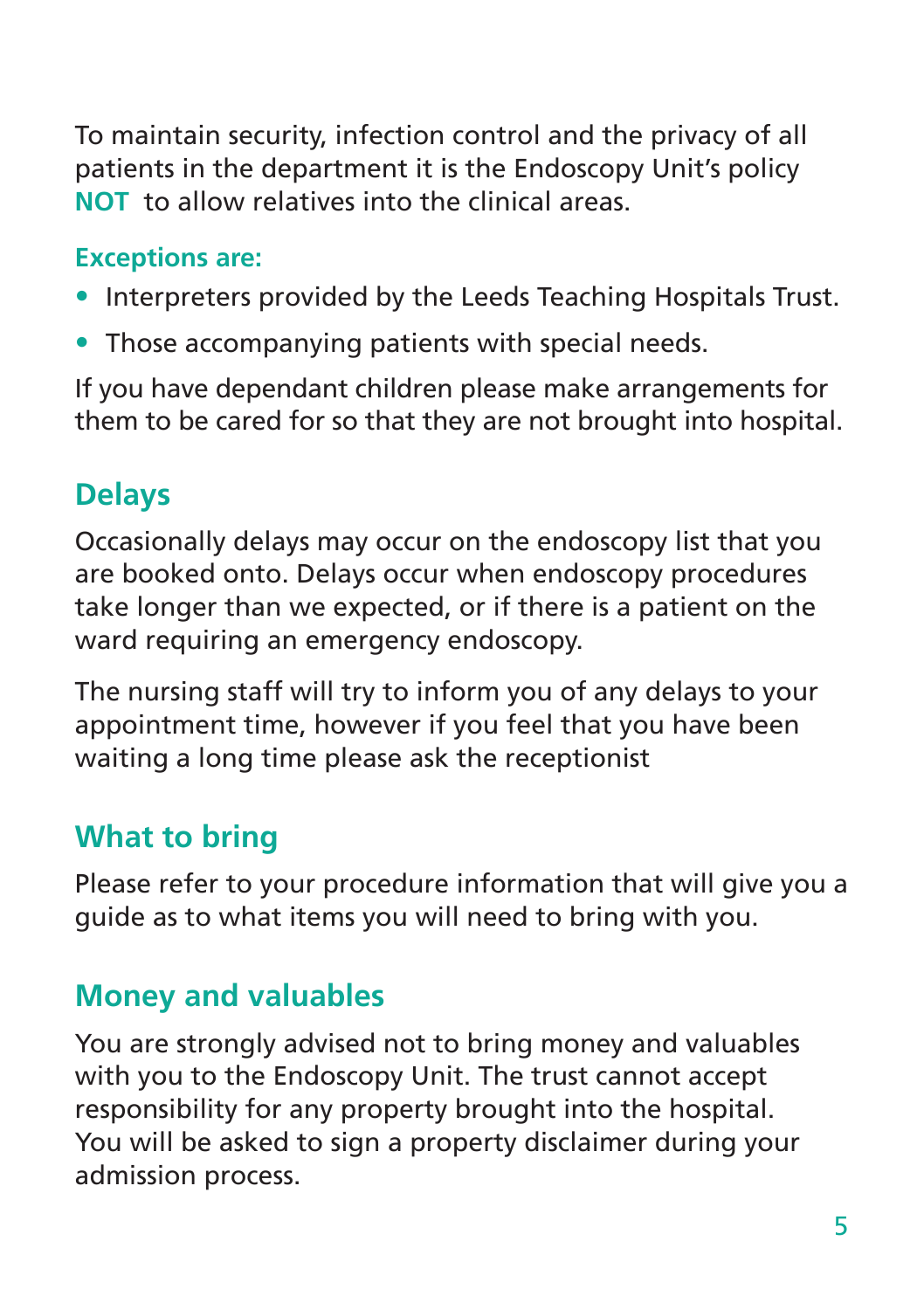# **Facilities**

The Endoscopy Unit is a self-contained unit. If you have relatives waiting for you they can obtain refreshments from:

#### **Jubilee Wing entrance: tea bar and shop**

**Clarendon Wing, A Floor: tea bar and sho**p

## **Travel expenses**

If you are entitled to travel expenses you must make a claim within 3 months of the date of your appointment. For any queries regarding eligibility or how to claim contact:

**Cashiers Office The General Infirmary at Leeds Great George Street Leeds LS2 3EX 0113 3923608**

The Cashiers Office is situated in the Great George Street entrance.

## **Complaints and suggestions**

We are always trying to improve the services we offer and welcome any comments about the care you receive. You may wish to raise these with a member of staff in the unit before you leave so that any problem can be dealt with quickly.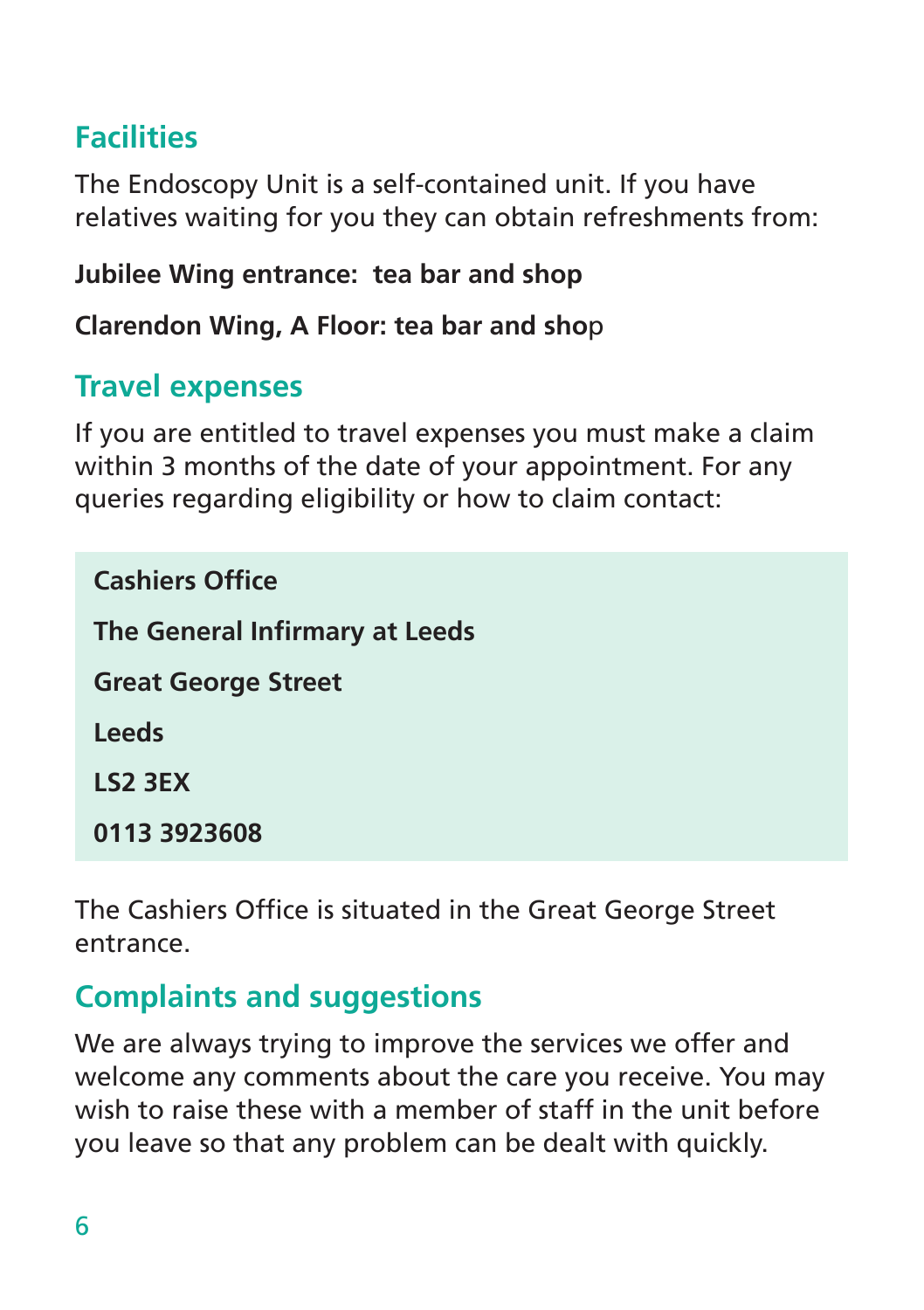You have the right to make a formal complaint about your treatment or the service provided. Copies of the complaints procedure are available in the unit. If you wish to complain please contact:

#### **Trust Complaints Officer**

**Tel: 0113 2066261**

You can also write to:

| The Patients' Relations Manager or Chief Executive |
|----------------------------------------------------|
| <b>Trust Headquarters</b>                          |
| <b>St James University Hospital</b>                |
| <b>Beckett Street</b>                              |
| <b>Leeds</b>                                       |
| LS9 7TF                                            |

## **Further information**

If you have any problems or concerns after reading all your information, please contact the Endoscopy Unit. The number will be on your admission letter.

For further information about hospital sites *(and maps),*  transport, directions, visitor pay and display charges or other patient information please visit our website at:

#### **www.leedsth.nhs.uk/patients/findus**